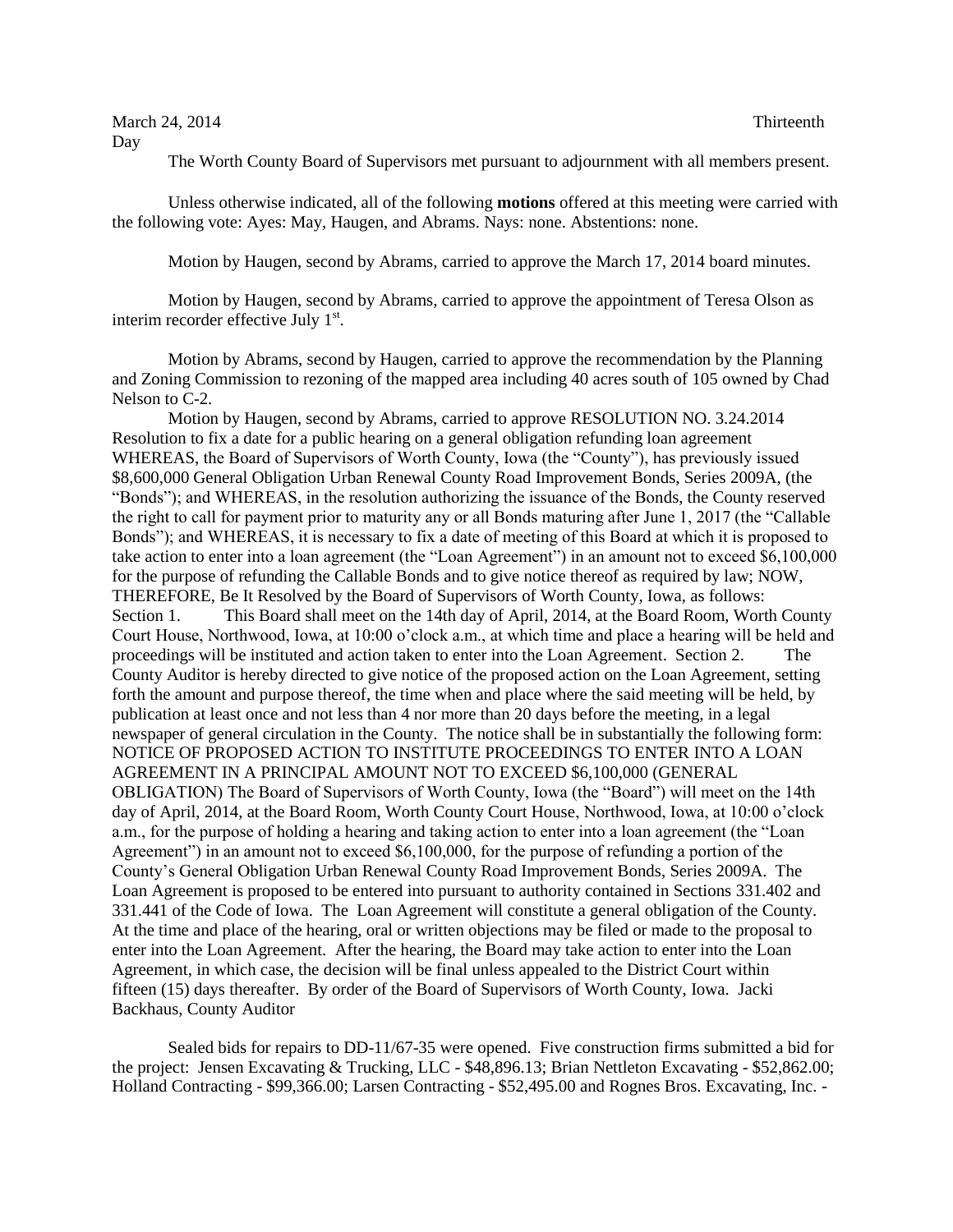\$43,262.00. Public comment was heard. Jon Rosengren will review the bids and make a decision by the public hearing to be held on March 24, 2014 at 10:00 A.M.

Motion by Haugen, second by Abrams, carried to recess the regular meeting.

Motion by Haugen, second by Abrams, carried to open the public hearing for DD-11, Lat. 67-35, 36 & 37 at 10:00 A.M.

Jim Hudson, drainage attorney, attended the meeting by teleconference. He explained how the proceeds for the meeting were to take place and answered all questions.

Jon Rosengren, Bolton & Menk, Inc., engineer, was on hand to give an overview and answer questions from the public.

Motion by Abrams, second by Haugen, carried to award the bid for DD11/67-35 repairs in the amount of \$43,262.00 to Rogness Brothers Excavating.

Objections were accepted and read by Jacki Backhaus, auditor. The following parties were opposed to "Option 4": Alan L. Stevens; Mavis E. Stevens; Michael A. Stevens; Judy A. Stevens; Ronold R. Gentz; Janet M. Gullickson; Horace H. Hendrickson; Geraldine Arnold by Steven Arnold, power of attorney; James H. Hanson; David H. Hanson; Kathleen P. Hanson; Sara Jean Utt; Walter K. Utt, Jr.; William R. Kuntz; Margaret A. Kunz; Rosemary Kunz; Dorothy Vanderhyden; James E. Vanderhyden; Myrna M. Lockhart; John D. Janssen; Mary A. Janssen, by John D. Janssen, power of attorney; Jay R. Hopperstad; Robin L. Hopperstad; Paul Anderson; Chad Anderson; Jon Van Sabben; Jolene Cotter; and Martin Cotter.

Remonstrance was met since over 50% of the landowners owning over 70% of the land objected to the project. The land owned by those opposed totaled 73.07%.

Motion by Abrams, second by Haugen, carried to close the public hearing at 11:00 A.M.

Motion by Abrams, second by Haugen, carried to reconvene the regular board meeting.

Motion by Haugen, second by Abrams, carried to approve salary changes for Valerie Paulson to \$16.06/hr., Dan Fank to \$24.97/hr., and Margie Butler to \$17.10/hr. as submitted by the Sheriff's Department.

Motion by Haugen, second by Abrams, carried to approve the sheriff's monthly report.

Motion by Haugen, second by Abrams, carried to approve the Class C Beer Permit for May Enterprises, Inc.

The following claims were approved:

| Agvantage Fs Inc              | Fuel-Eng     | 12,171.27 |
|-------------------------------|--------------|-----------|
| <b>Alliant Energy</b>         | Service-Gsr  | 271.70    |
| <b>Austin Office Products</b> | Supplies-Shf | 196.57    |
| B & J Water Conditioning Inc  | Service-Phd  | 24.00     |
| Backhaus, Jacki               | Edu-Aud      | 485.53    |
| Barnes Distribution Group Inc | Supplies-Eng | 372.68    |
| Beenken, Richard              | Service-Eng  | 525.00    |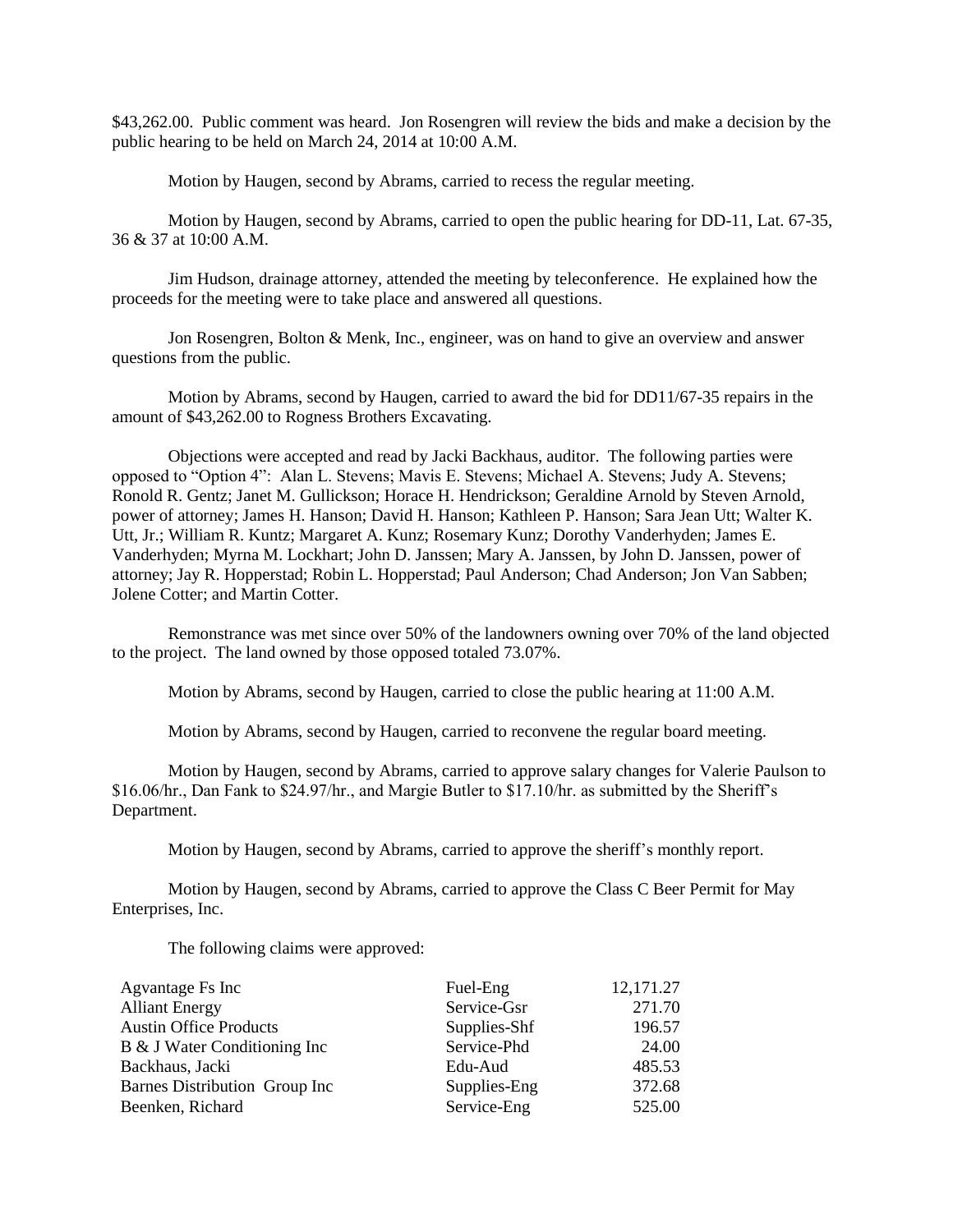| Berge, Larry                       | Fuel-Eng         | 28,024.12 |
|------------------------------------|------------------|-----------|
| <b>Brookview Animal Health Inc</b> | Service-Shf      | 247.43    |
| Brumm, Richard                     | Edu-Eng          | 164.39    |
| Butler, Shana                      | Mileage-Phd      | 8.55      |
| Capranos, Thomas                   | Rent-Vaf         | 250.00    |
| Carpenter Uniform Co               | Supplies-Shf     | 13.69     |
| <b>Carquest Auto Parts Inc</b>     | Parts-Shf        | 30.49     |
| Centurylink                        | Service-Eng      | 1,603.80  |
| Cerro Gordo Co Treasurer           | Service-Mex      | 2,634.01  |
| <b>Chickasaw County Sheriff</b>    | Service-Csr      | 37.40     |
| City Of Fertile                    | Service-Eng      | 68.39     |
| City Of Northwood                  | Service-Phd      | 60.71     |
| Clia Laboratory Program            | Fees-Phd         | 150.00    |
| Dahlby, Lauritz G                  | Mileage-Twp      | 6.24      |
| Dave Syverson Inc                  | Parts Credit-Eng | 1,455.98  |
| Deano's Road Dust Control          | Supplies-Eng     | 3,922.75  |
| <b>Electronic Engineering</b>      | Service-Eng      | 274.95    |
| <b>Fallgatter's Market</b>         | Supplies-Phd     | 722.03    |
| <b>Floyd County Sheriff</b>        | Service-Csr      | 18.50     |
| Fredrickson, Kenneth               | Edu-Wec          | 430.64    |
| Galls, Llc                         | Supplies-Shf     | 155.47    |
| Gardner, Criss                     | Service-Shf      | 1,200.00  |
| Google Inc                         | Service-Dap      | 11.00     |
| Goveonnection Inc                  | Supplies-Dap     | 4,096.23  |
| Greve Law Office                   | Exp-Aty          | 428.50    |
| Hackbart, Philip E.                | Mileage-Vaf      | 12.48     |
| Hanson, Gary                       | Safety-Eng       | 71.71     |
| Hanson, Jacob                      | Edu-Trs          | 217.86    |
| Haugen, David                      | Exp-Sup          | 261.72    |
| <b>Heartland Power Coop</b>        | Service-Eng      | 196.33    |
| Heiken, David                      | Parts-Eng        | 436.60    |
| Hogan-Hansen Cpa's                 | Service-Ndp      | 3,600.00  |
| Holstad, Randy                     | Mileage-Twp      | 14.56     |
| Ia Apco                            | Edu-Shf          | 320.00    |
| Ia County Atty's Assoc             | Dues-Aty         | 146.00    |
| Ia County Engineers Assn           | Dues-Eng         | 150.00    |
| Ia Dept Of Transportation          | Equip-Eng        | 965.00    |
| Ia Secretary Of State              | Service-Shf      | 30.00     |
| Icit                               | Dues-It/Gis      | 250.00    |
| <b>Interstate Motor Trucks Inc</b> | Parts-Eng        | 760.38    |
| Isac Group Health                  | Health Ins Prem  | 57,518.00 |
| Isaca                              | Dues-Aud         | 225.00    |
| Johnson, Harold H                  | Rent-Phd         | 1,000.00  |
| Johnson, Teresa                    | Mileage-Phd      | 77.00     |
| Kenison, Elizabeth                 | Edu-Rec          | 533.21    |
| Kossuth County Sheriff             | Service-Csr      | 16.00     |
| Kuennen, Joseph                    | Service-Gsr      | 444.57    |
| Larry Elwood Construction          | Parts-Eng        | 384.33    |
| Larsen Plumbing & Heating Inc      | Service-Shf      | 108.87    |
| Lexisnexis                         | Service-Aty      | 134.00    |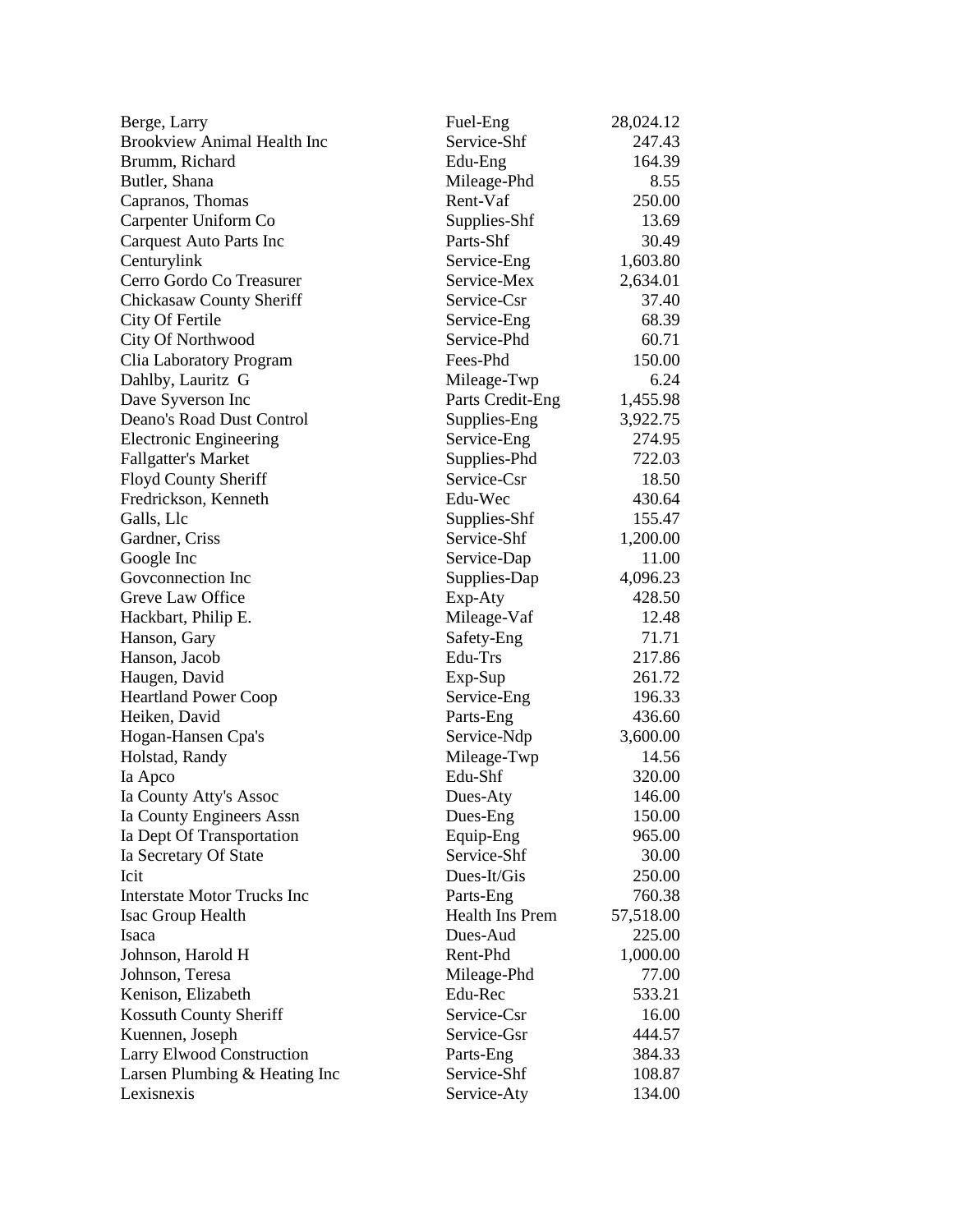| Lsi                                  | Service-Juj    | 1,166.25  |
|--------------------------------------|----------------|-----------|
| Luckason Tractor Repair              | Service-Eng    | 140.50    |
| Madson, Dennis E                     | Mileage-Twp    | 1.56      |
| Maguire Iron Inc                     | Service-Wwt    | 5,350.00  |
| Marco Inc                            | Service-Shf    | 175.03    |
| Mark's Tractor Inc                   | Supplies-Con   | 8.50      |
| Marshall & Swift Inc                 | Service-Gsr    | 132.93    |
| Martin Bros Dist Co Inc              | Supplies-Gsr   | 318.52    |
| <b>Mason City Clinic</b>             | Service-Chm    | 264.00    |
| May, Dennis                          | Mileage-Sup    | 165.36    |
| Mediacom                             | Service-Con    | 59.95     |
| Medline Industries Inc.              | Supplies-Phd   | 154.03    |
| Mercy Medical Center-North Ia        | Service-Chm    | 750.00    |
| Minnowa Construction Inc             | Project-Eng    | 41,710.00 |
| Mueller, Dean A                      | Edu-Con        | 59.83     |
| Myli, Diane                          | Mileage-Phd    | 9.45      |
| <b>Next Generation Technologies</b>  | Service-Mha    | 325.00    |
| Niacog                               | Service-Tra    | 466.84    |
| North American Salt Co               | Supplies-Eng   | 16,587.79 |
| Northern Iowa Therapy Pc             | Service-Phd    | 630.00    |
| Nuss Truck & Equipment               | Parts-Eng      | 4,703.23  |
| Olson, Teresa                        | Mileage-Rec    | 30.16     |
| <b>Otis Elevator Company</b>         | Service-Gsr    | 638.04    |
| Overhead Door Co Of Mason City       | Service-Eng    | 3,469.00  |
| Paetec                               | Service-Eng    | 16.05     |
| Peopleservice Inc                    | Service-San    | 14,125.00 |
| Pictometry International Corp        | Service-Dap    | 1,875.00  |
| <b>Pinnacle Quality Insight</b>      | Service-Phd    | 150.00    |
| <b>Pitney Bowes Global</b>           | Service-Dap    | 352.68    |
| Pollard                              | Service-Shf    | 42.00     |
| Prazak, Edie                         | Mileage-Phd    | 36.25     |
| Pritchard's Of Northwood Inc         | Service-Phd    | 28.95     |
| Pronto Market Of Manly               | Supplies-Eng   | 52.91     |
| <b>Quill Corporation</b>             | Supplies-Phd   | 107.68    |
| Reeder, Daniel L                     | Fuel-Asr       | 36.29     |
| Reinhart Food Service Llc            | Supplies-Shf   | 188.74    |
| Reyerson, Jessica                    | Mileage-Phd    | 26.00     |
| Rohne, Joel                          | Mileage-It/Gis | 157.04    |
| Ron's Lp Gas                         | Fuel-Wwt       | 459.90    |
| Schickel, Candila                    | Service-Chm    | 78.00     |
| Schmidt, Brett                       | Supplies-Vaf   | 58.31     |
| Schutz, Jill                         | Mileage-Phd    | 20.85     |
| <b>Staples Credit Plan</b>           | Supplies-Phd   | 92.04     |
| Stayner, Marilyn                     | Supplies-E911  | 19.24     |
| <b>Story County Sheriff's Office</b> | Service-Csr    | 37.40     |
| Superior Lamp                        | Supplies-Eng   | 706.41    |
| The Sidwell Company                  | Service-Dap    | 2,375.00  |
| Thompson, Mike                       | Mileage-Twp    | 1.04      |
| <b>U S Identification Manual</b>     | Service-Shf    | 82.50     |
| <b>U S Postal Service</b>            | Postage        | 147.00    |